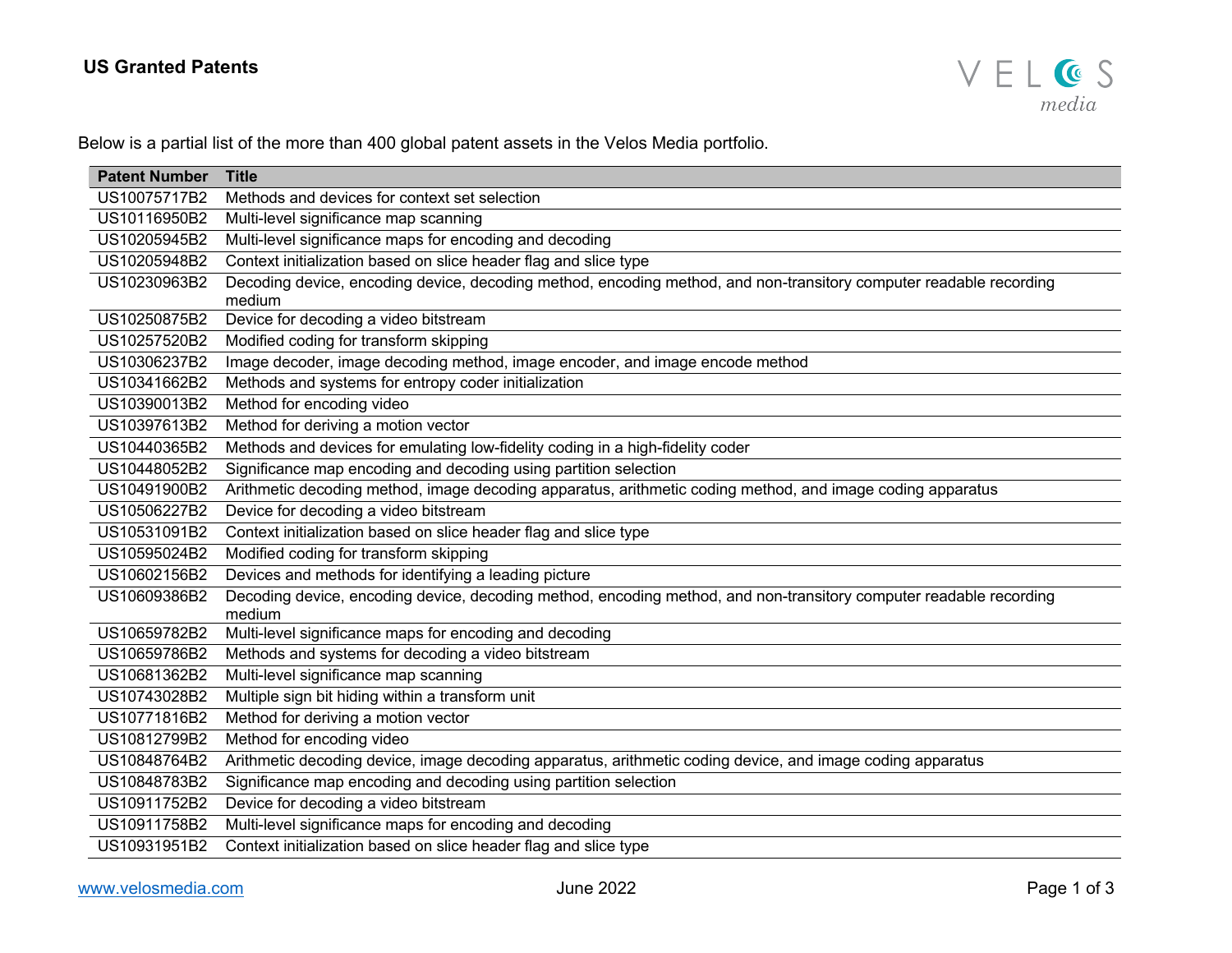

| <b>Patent Number</b> | <b>Title</b>                                                                                                                                                                                            |
|----------------------|---------------------------------------------------------------------------------------------------------------------------------------------------------------------------------------------------------|
| US10939122B2         | Modified coding for transform skipping                                                                                                                                                                  |
| US10979715B2         | Methods and devices for emulating low-fidelity coding in a high-fidelity coder                                                                                                                          |
| US10999579B2         | Methods and systems for decoding a video bitstream                                                                                                                                                      |
| US11019340B2         | Methods and devices for context set selection                                                                                                                                                           |
| US11076160B2         | Devices and methods for identifying a leading picture                                                                                                                                                   |
| US11109037B2         | Image decoder, image decoding method, image encoder, and image encode method                                                                                                                            |
| US11109040B2         | Decoding device, encoding device, decoding method, encoding method, and non-transitory computer readable recording<br>medium                                                                            |
| US11245893B2         | Device for decoding a video bitstream                                                                                                                                                                   |
| US11272210B2         | Significance map encoding and decoding using partition selection                                                                                                                                        |
| US11350129B2         | Method and device for encoding and decoding a video bitstream using a selected motion vector                                                                                                            |
| US8644382B2          | Image encoding device, image encoding method, image decoding device, image decoding method, program, and storage<br>medium                                                                              |
| US8767824B2          | Video decoder parallelization for tiles                                                                                                                                                                 |
| US8891630B2          | Significance map encoding and decoding using partition set based context assignment                                                                                                                     |
| US8964849B2          | Multi-level significance maps for encoding and decoding                                                                                                                                                 |
| US9008184B2          | Multiple sign bit hiding within a transform unit                                                                                                                                                        |
| US9060173B2          | Context initialization based on decoder picture buffer                                                                                                                                                  |
| US9143801B2          | Significance map encoding and decoding using partition selection                                                                                                                                        |
| US9161037B2          | Image encoding device, image encoding method, image decoding device, image decoding method, program, and storage<br>medium                                                                              |
| US9185411B2          | Video decoder parallelization for tiles                                                                                                                                                                 |
| US9300962B2          | Video decoder parallelization for tiles                                                                                                                                                                 |
| US9313514B2          | Methods and systems for entropy coder initialization                                                                                                                                                    |
| US9325999B2          | Video decoder for slices                                                                                                                                                                                |
| US9338465B2          | Context initialization based on decoder picture buffer                                                                                                                                                  |
| US9338472B2          | Context initialization based on decoder picture buffer                                                                                                                                                  |
| US9351016B2          | Devices for identifying a leading picture                                                                                                                                                               |
| US9380301B2          | Image intra-prediction mode estimation device, image encoding device, image decoding device, and encoded image data that<br>adaptively decides the number of estimated prediction modes to be estimated |
| US9398307B2          | Video decoder for tiles                                                                                                                                                                                 |
| US9491471B2          | Context initialization based on decoder picture buffer                                                                                                                                                  |
| US9491486B2          | Significance map encoding and decoding using partition selection                                                                                                                                        |
| US9497469B2          | Devices for identifying a leading picture                                                                                                                                                               |